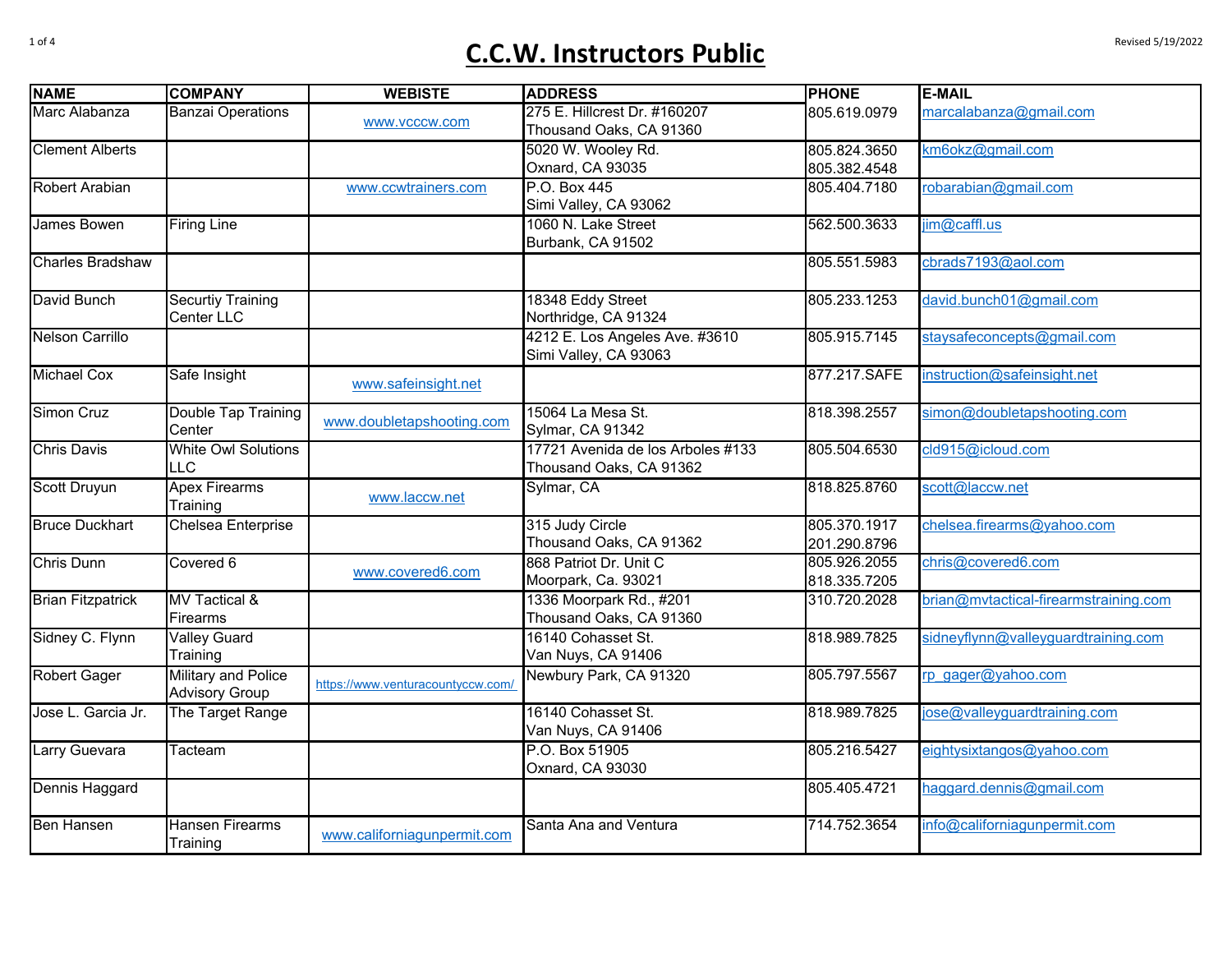## of <sup>4</sup> **C.C.W. Instructors Public**

| <b>NAME</b>              | <b>COMPANY</b>                                        | <b>WEBISTE</b>              | <b>ADDRESS</b>                                     | <b>PHONE</b>                 | <b>E-MAIL</b>                  |
|--------------------------|-------------------------------------------------------|-----------------------------|----------------------------------------------------|------------------------------|--------------------------------|
| Shoji Hattori            | Tac-1                                                 | www.tac-1.com               | P.O. Box 800118<br>Santa Clarita, Ca. 91354        | 661-857-7722                 | shoji@tac-1.org                |
| <b>Kevin Hawks</b>       | Sentinel 6                                            |                             | Thousand Oaks, CA                                  | 805.490.3621                 | kevin@sentinel6tactical.com    |
| <b>Rex Jones</b>         | 805CCW                                                | www.805ccw.com              | 207 W. Los Angeles Ave., #164<br>Moopark, CA 93021 | 805.908.9264                 | rex@805ccw.com                 |
| <b>Steven Karnazes</b>   | <b>Advance Tactical</b><br>Institute                  | www.at-ti.com               | 9452 Telephone Rd., #225<br>Ventura, CA 93004      | 805.765.7050                 | atti@roadrunner.com            |
| Michael Kennedy          | <b>CCW Permit</b><br>Training/Renewals                |                             |                                                    | 805.843.4323                 | mikekennedy.author@gmail.com   |
| <b>Alan Kushner</b>      | <b>Valley Guard</b><br>Training                       |                             | 16140 Cohasset St.<br>Van Nuys, CA 91406           | 818.989.7825                 | alan@valleyguardtraining.com   |
| James La Pointe          | Readiness Defensive<br>Training, LLC                  | www.RDT-LLC.com             |                                                    | 805.402.0732                 | rdtllc@yahoo.com               |
| <b>Greg Lee</b>          | <b>CCW Training and</b><br>Qualifications             |                             | Newbury Park, CA                                   | 818.404.7530                 | RES191GC@yahoo.com             |
| <b>Kenn Lewis</b>        | Ken Lewis Firearms<br>Instruction                     |                             | Thousand Oaks, CA                                  | 805.444.7228                 |                                |
| <b>Kevin Lewis</b>       | Covered 6                                             | www.covered6.com            | 780 Chambers Ln., #210<br>Simi Valley, CA 93065    | 805.926.2055<br>818.903.4014 | Kevin.Lewis@covered6.com       |
| Shawn Lindstrom          | <b>Ventura CCW</b>                                    | www.venturaccw.com          |                                                    | 805.765.1486<br>805.415.2310 | calgunstraining@gmail.com      |
| Cameron<br>Loessberg Jr. |                                                       |                             |                                                    | 805.624.1631                 | camljr@juno.com                |
| Dave Manning             | <b>Tactical Firearms</b><br><b>Training Institute</b> | www.tacfire.com             | 1315 E. Main Street<br>Santa Paula, CA 93060       | 805.890.1778                 | dave@tacfire.com               |
| lan McKnight             | Advantage Personal<br>Defense & Tactics               | www.selfdefensedynamics.com | 1450 15th Street<br>Los Osos, CA 93402             | 805.310.3003                 | info@selfdefensedynamics.com   |
| <b>Will Miller</b>       | 308 Tactical                                          | www.308tac.com              | 319 Upper Lake Rd.<br>Lake Sheerwood, CA 91361     | 805.585.5220                 | william.miller@308tac.com      |
| Aidan Noble              | <b>Readiness Defensive</b><br>Training, LLC           | www.RDT-LLC.com             |                                                    | 805.901.0505                 | aidan@rdt-llc.com              |
| Mike O'Donnel            |                                                       |                             | Moorpark, CA 93021                                 | 805.402.4259                 | yote187rs@gmail.com            |
| <b>Todd Penrose</b>      |                                                       |                             | 1463 Kathleen Dr.<br>Newbury Park, CA 91320        | 805.499.4946<br>805.402.2830 | todds4x4@msn.com               |
| <b>Gary Pentis</b>       | <b>Black Moon Tactical</b>                            |                             |                                                    | 805.947.8074                 | blkmoontactical@gmail.com      |
| Robert D. Peterson       |                                                       |                             | 5054 Norway Dr.<br>Ventura, CA 93001               | 805.701.6737                 | robertpeterson.rplaw@gmail.com |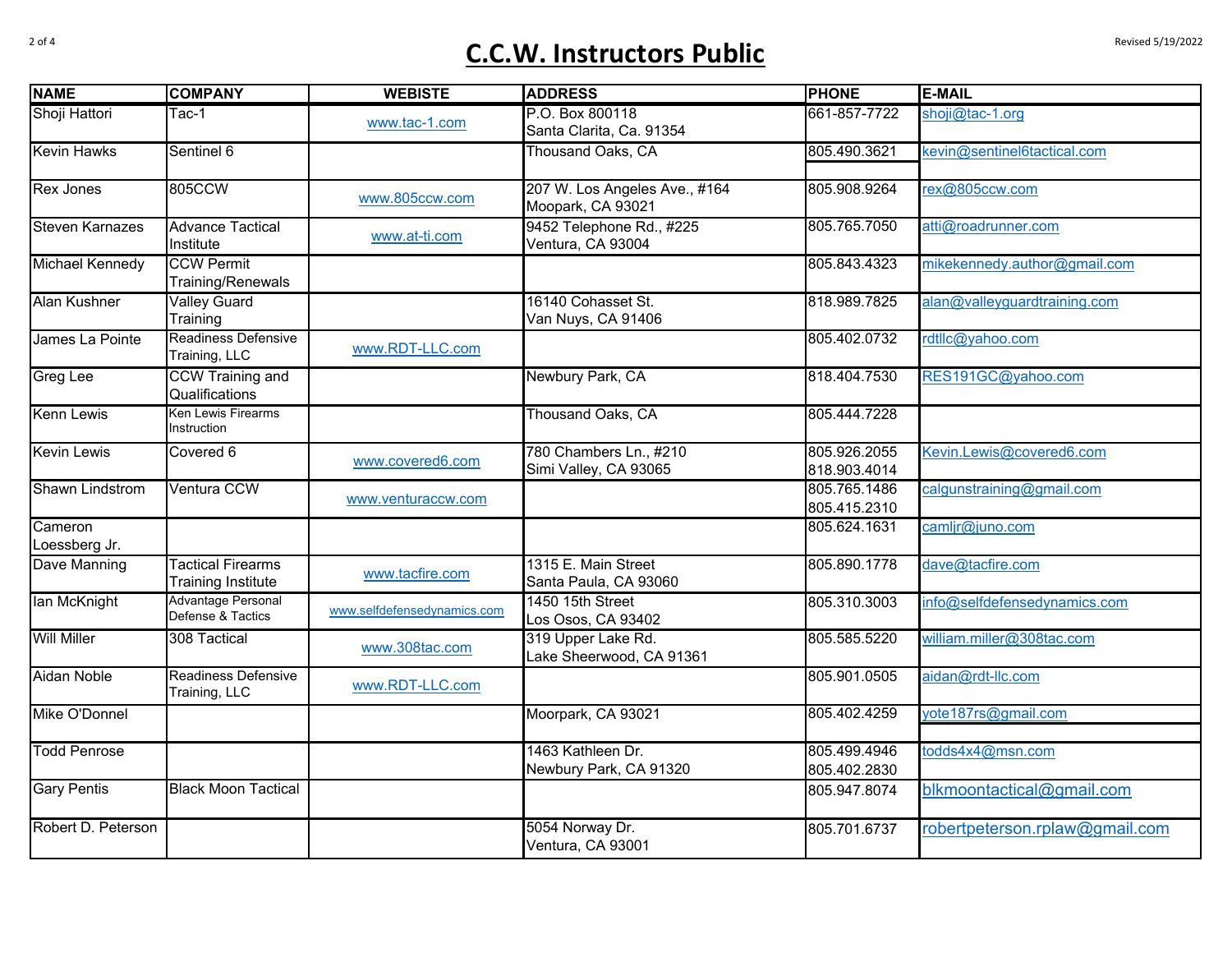## **C.C.W. Instructors Public C.C.W. Instructors**

| <b>NAME</b>             | <b>COMPANY</b>                                          | <b>WEBISTE</b>                                                    | <b>ADDRESS</b>                                             | <b>PHONE</b>                 | <b>E-MAIL</b>                                                   |
|-------------------------|---------------------------------------------------------|-------------------------------------------------------------------|------------------------------------------------------------|------------------------------|-----------------------------------------------------------------|
| <b>Jennifer Porter</b>  | <b>California Tactical</b><br>Academy                   | https://ctala.com/product/women-only-<br>advanced-handqun-course/ |                                                            | 805.479.7222                 | myfirearms@gmail.com                                            |
| Jeanne Raede            | <b>Israeli Tactical</b><br>Academy                      | www.tacticalla.com                                                | 30961 Agoura Road, Suite 107<br>Westlake Village, CA 91361 | 818.575.9755<br>805.901.2858 | info@tacticalla.com<br>jeanneraede@gmail.com                    |
| Joe Rai                 | <b>Topside Training</b>                                 | www.topsidetraining.com                                           |                                                            | 805.512.3907                 | topsidetraining@gmail.com                                       |
| John Rives              | <b>Sentinel Services</b><br><b>LLC</b>                  |                                                                   | P.O. Box 437<br>Simi Valley, CA 93063                      | 805.551.4001<br>805.522.1668 | jmrives@aol.com<br>Fax: 805.522.3140                            |
| <b>Michael Rowan</b>    | <b>Trigger Burst</b><br><b>Training Center</b>          | www.triggerburst.com                                              | 3537 Old Conejo Rd. Suite 120<br>Newbury Park, CA 91320    | 805.444.7311                 | mike@triggerburst.com                                           |
| Martin Rudzinski        |                                                         |                                                                   | Camarillo, CA                                              | 805.914.4328                 | martinrudzinski@yahoo.com<br>archangeltactics@yahoo.com         |
| Louis Sapelli           | <b>California Tactical</b><br>Academy                   |                                                                   |                                                            | 805.402.0413                 | sacco09@gmail.com                                               |
| <b>Riley Schrader</b>   | Defensive Firearms<br>Instruction                       | www.dfisocal.com                                                  | La Canada, CA                                              | 818.535.9866                 | riley@dfisocal.com                                              |
| <b>Kevin Schroeder</b>  | Military and Police<br><b>Advisory Group</b>            | www.jawboneconsulting.com                                         | 77 Mission Plaza Dr.<br>Ventura, CA 93001                  | 805.825.8010                 | kevin@americanmetalprecision.com                                |
| Daniel C. Shaffer       | <b>Action Firearms</b><br>Training                      |                                                                   | Simi Valley, CA 93065                                      | 805.857.4720                 | ccwfirearmstraining@yahoo.com                                   |
| Dennis G. Shaffer       | True Aim CCW<br>Certification                           | www.ccwcertification.com                                          | 1230-5 Madera Rd., #130<br>Simi Valley, CA 93065           | 805.426.9904                 | training@ccwcertification.com                                   |
| <b>Hezi Sheli</b>       | <b>Israeli Tactical</b><br>Academy                      | www.tacticalla.com                                                | 30961 Agoura Road, Suite 107<br>Westlake Village, CA 91361 | 818.575.9755                 | info@tacticalla.com                                             |
| John M. Smith           | <b>Argent Force</b><br>Industries                       |                                                                   | 15750 Arroyo Dr., #105<br>Moorpark, CA 93021               | 805.222.5709                 | jmsgen@yahoo.com                                                |
| David Songer            | <b>Critical Advantage</b><br>Consulting                 | www.criticaladvantage.org                                         | P.O. Box 4861<br>Ventura, CA 93007                         | 805.761.8068<br>805.407.5023 | dave@criticaladvantage.org                                      |
| <b>Gregg Sonnenburg</b> |                                                         |                                                                   | 302 E. Carlisle Rd.<br>Thousand Oaks, CA 91361             | 805.501.0478                 | csacannoneer@yahoo.com                                          |
| <b>Edmund Tan</b>       | <b>Shoot Safe Learning</b>                              | www.shootsafelearning.com                                         | 33951 San Francisquito Canyon Rd.<br>Saugus, CA 91350      | 310.464.0855                 | shootsafe@shootsafelearning.com<br>edmund@shootsafelearning.com |
| <b>Tim Trinh</b>        |                                                         | www.caliccw.com                                                   |                                                            | 844.573.9739                 | training@caliccw.com                                            |
| <b>Miguel Viesca</b>    | <b>Professional Firearms</b><br><b>Training Academy</b> | www.professionalsfirearmstraining.com                             | 1327 W. Gonzalez Rd. Oxnard, Ca. 93036 805.302.9600        |                              | mviesca@pftai.com<br>Fax: 805.512.7192                          |
| <b>Cory Watkins</b>     |                                                         |                                                                   | 6241 Merlin St.<br>Ventura, Ca. 93003                      | 805.339.9083                 | corywatkins@roadrunner.com                                      |
| <b>Brian Worthan</b>    | <b>Worthan's Gun</b>                                    |                                                                   |                                                            | 805.415.1547                 | brian@worthan.net                                               |